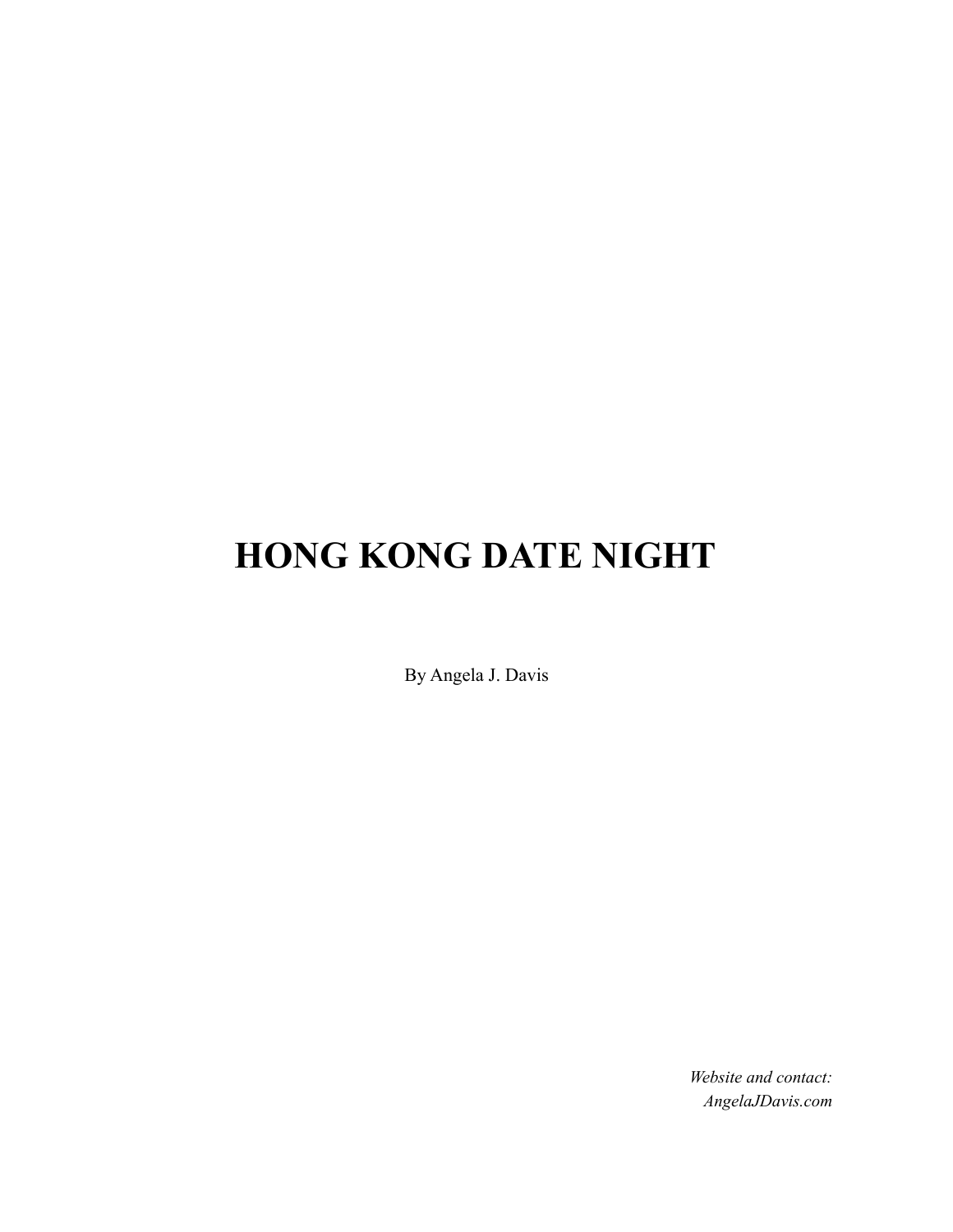# **CAST**

| <b>LE LE</b>     | A male panda bear. Jovial, robust, and ageless. Long-term resident<br>of a wildlife preserve managed by humans. |
|------------------|-----------------------------------------------------------------------------------------------------------------|
| <b>YING YING</b> | A female panda. Charming and well-mannered. LE LE's<br>housemate of several years.                              |
| <b>GRISELDA</b>  | A very attractive, very fit female fruit bat.                                                                   |

#### *Story:*

This play is inspired by true events*. See: "Hong Kong Pandas Mate for First Time in Privacy of Coronavirus Lockdown," The Guardian, April 7, 2020:* 

*[http://www.theguardian.com/world/2020/apr/07/in-the-mood-for-love-hong-kongs](http://www.theguardian.com/world/2020/apr/07/in-the-mood-for-love-hong-kongs-)middle-aged-pandas-rediscover-their-mojo*

#### *Notes:*

*All roles are open ethnicity and the playwright strongly advocates diversity in casting.*

*The animals should not be in full animal costume — just a few accoutrements (e.g., paws, ears, etc.) will suffice.* 

*The names "Le Le" and "Ying Ying" are the actual names of the middle-aged panda bears who "found their mojo"(and some evidently needed quiet time) during the COVID-19 lockdown.*

*Copyright Notice This play is protected by registered copyright held by the author. No part of this play may be changed, reproduced, or performed without written permission from the author. © Angela J. Davis Website and contact: angelajdavis.com*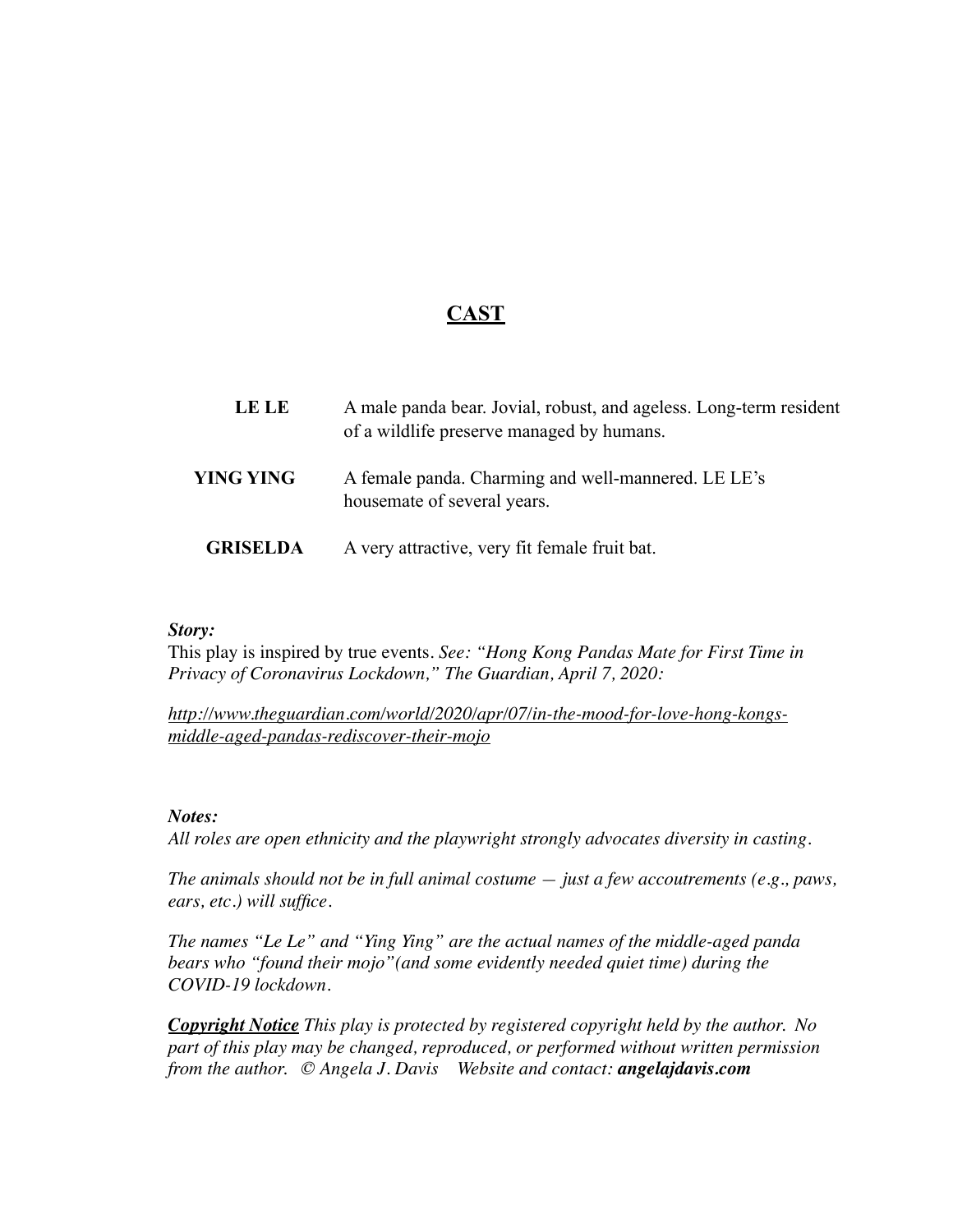*Hong Kong Date Night 4/1/21 1.*

*April 2020. Nighttime in the mammal section of a Hong Kong wildlife preserve. YING YING, a middle-aged female panda bear, returns from a swim as LE LE, a male panda bear and her roommate of several years, chomps bamboo.*

#### LE LE

Wanna share a branch with me?

# YING YING

I ate earlier --

# LE LE

So . . .?

*(perhaps patting his stomach)* Come on, I really shouldn't finish the whole tree. *(Tears off a branch, passes it to YING YING. As they continue, SHE eats more.)*

You looked really pretty just now.

#### YING YING

What?

LE LE Coming out of the water . . . your fur catching the moonlight --

#### YING YING

Are you . . . making advances?

#### LE LE

We're animals in captivity!

#### YING YING

Yeah, I sorta figured that out like about sixteen years ago --

# LE LE

We're supposed to hit on each other! I mean -- it's what the whole world has been waiting for all those sixteen years!

#### YING YING

I -- I -- I don't know about you, but I have NEVER forgotten that I was kidnapped!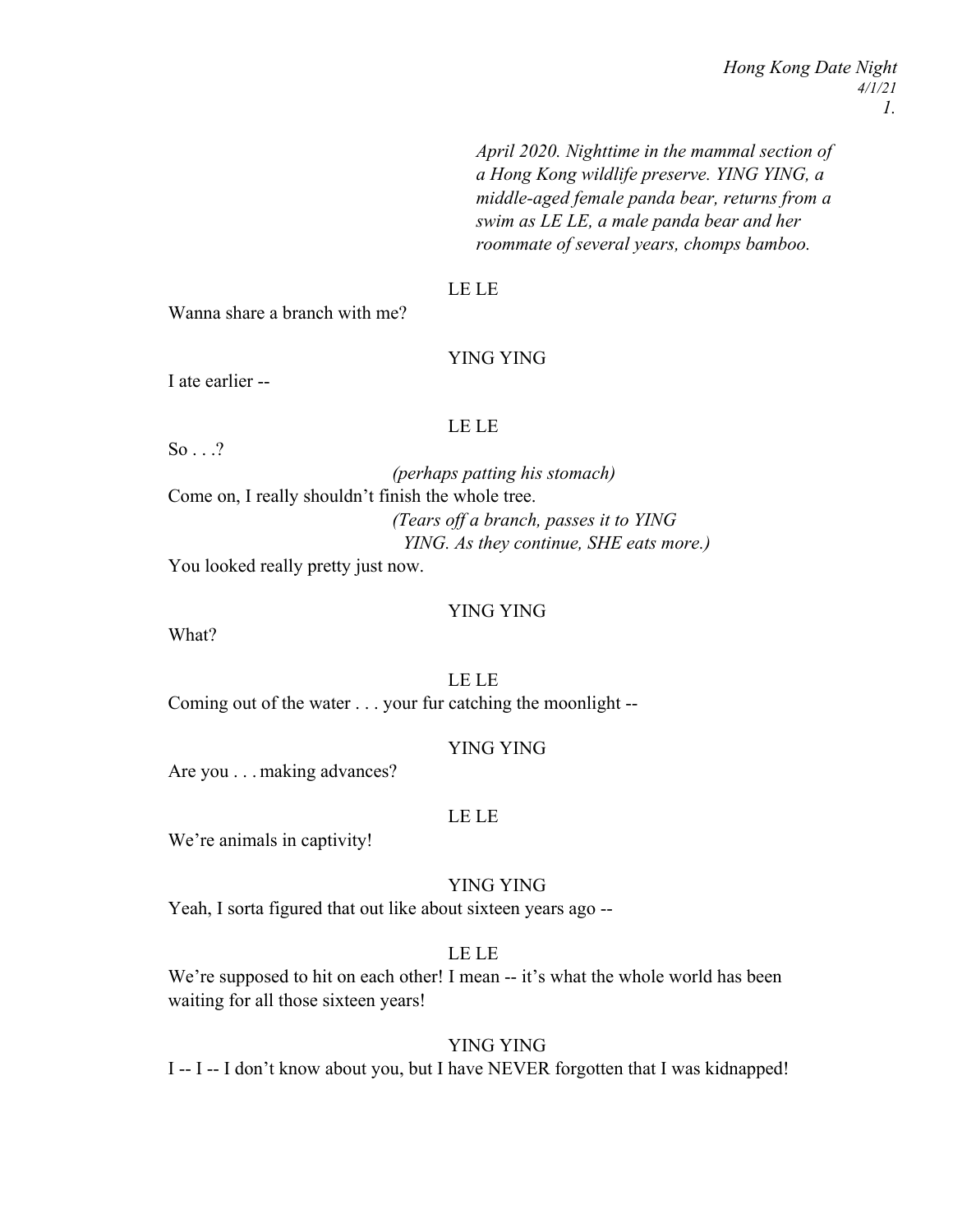# LE LE

Uh huh.

# YING YING

Adding to that -- The kidnappers keep trying to spy on us with these square-shaped glass eyes! *(shudders at the thought)* UGH! Where does that species learn their manners?!

#### LE LE

Sapiens. The worst.

# YING YING

*(lowers her voice)*

I know! I'm still not over the time they tried to get me pregnant themselves --

# LE LE

WHAT?!

#### YING YING

With -- you know -- "equipment" --

## LE LE

OH! Yes, that -- that does sound --

#### YING YING

Come on, don't act like you don't know this! What were you thinking when that female zoo keeper gave you a hand job?!

#### LE LE

Oh.

# YING YING

I mean, wasn't that the most horrible experience of your life?!

# LE LE

Well . . .

*(Beat.)* But -- Ying Ying -- haven't you noticed . . . something . . . different around here lately?

# YING YING

Um --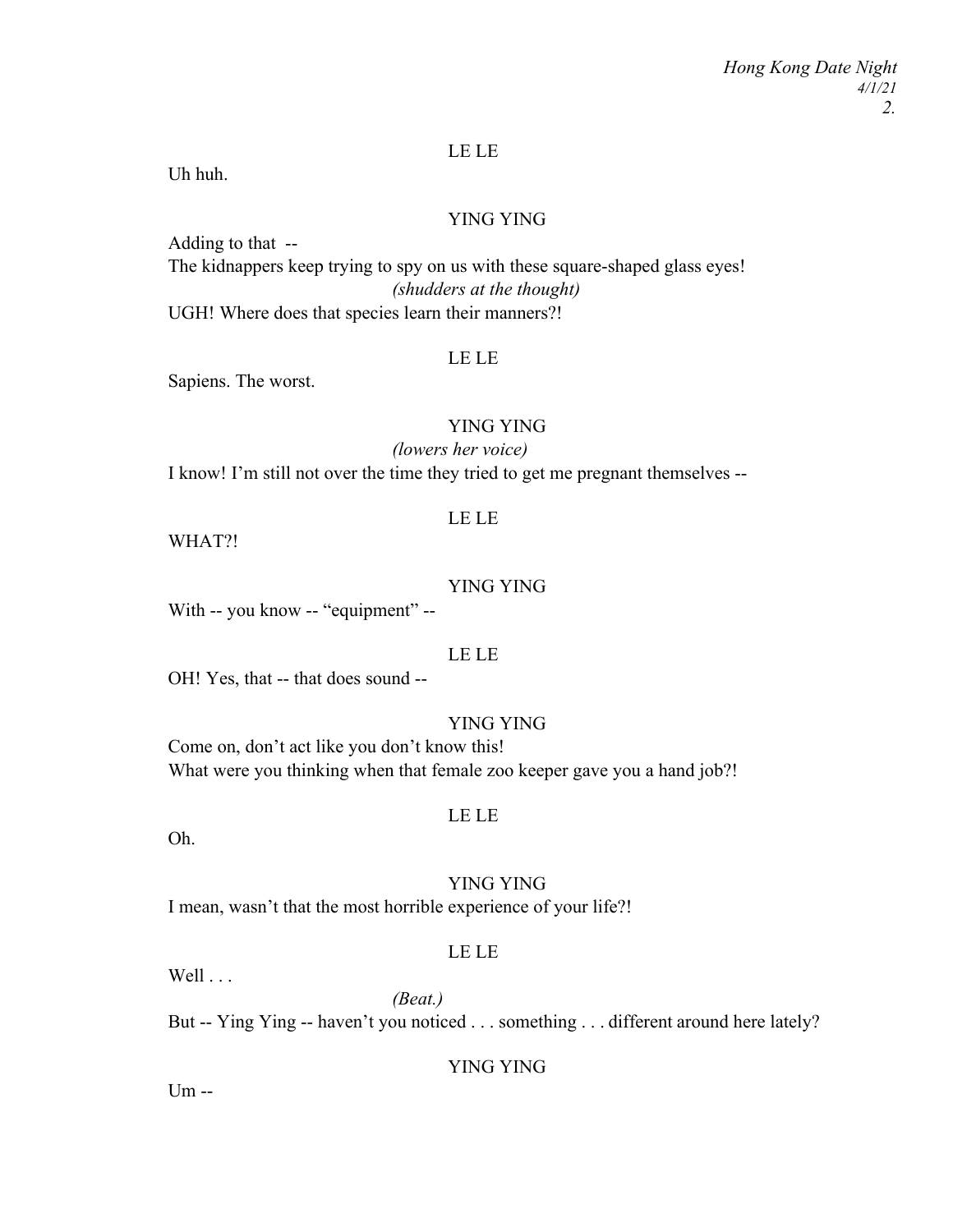# LE LE

They -- the sapiens -- they haven't been around for like, I dunno, weeks.

# YING YING

. . . Um hm.

# LE LE

*(luxuriates in a deep breath)*

The air! And the quiet!

# YING YING

. . . It has been nice.

# LE LE

You know -- I think that's why you've been going in the water so much.

#### YING YING

And you've been leaving your scent everywhere.

#### LE LE

Well . . . I thought maybe you'd like that.

#### YING YING

I do.

# LE LE

There's been some chitter chatter in the monkey cage.

## YING YING

You were listening in on the monkeys?

# LE LE

With all the quiet, I didn't have to try! And -- you know -- monkeys are smart! I thought I might learn something.

# YING YING

Oh. Okay. . . . so . . . ?

# LE LE

The sapiens! They -- THEY are in captivity now!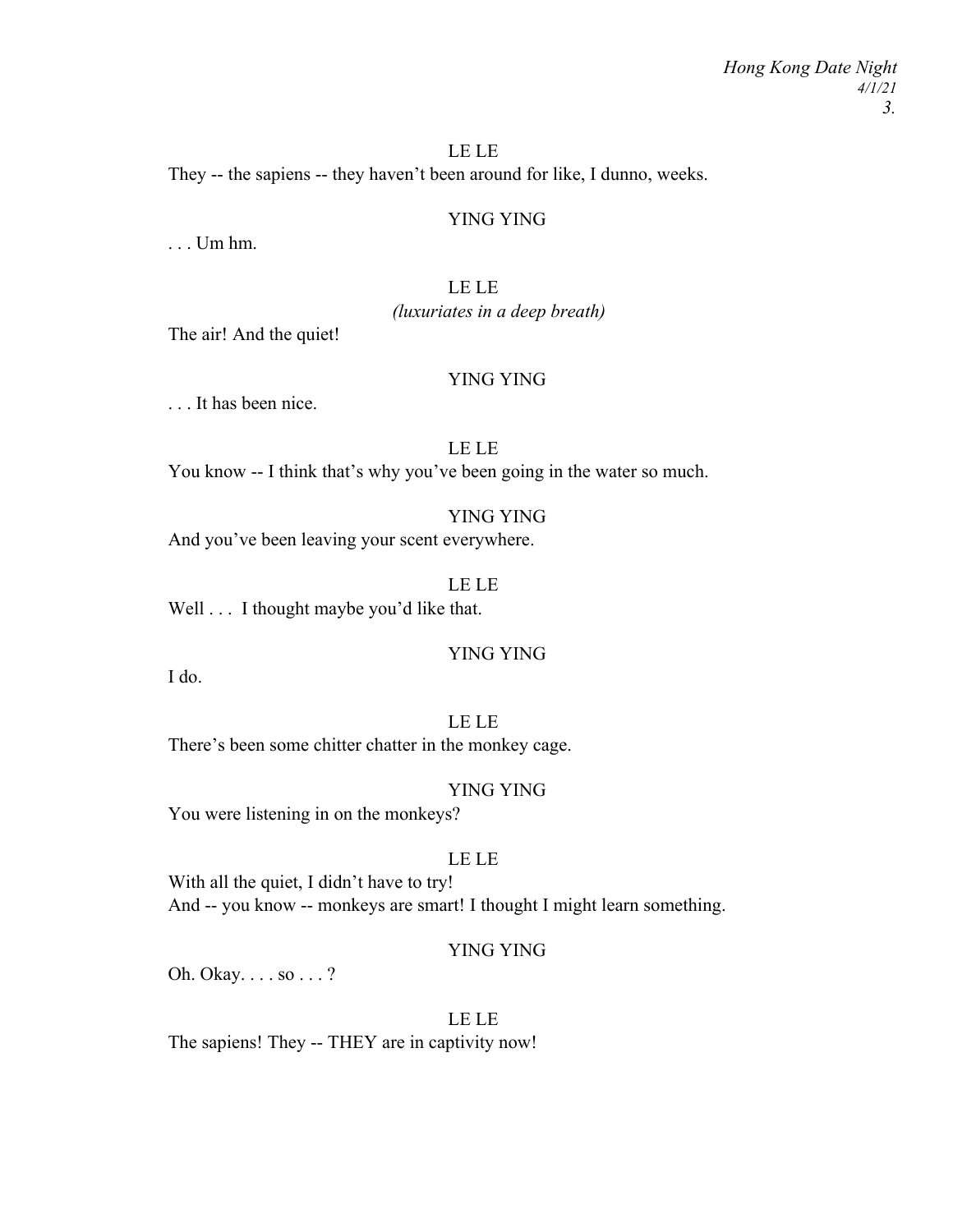#### YING YING

What?!

#### LE LE

That's WHY it's so quiet!

# YING YING

Oh!

# LE LE

There's a disease!

# YING YING

OH! A -- you mean a sapien disease?!

# LE LE

# *(lowers his voice)*

It started with a bat.

# YING YING

The flying rats who hang upside down and bite all the females?! UGH! *(shudders and shrieks)*

#### LE LE

Shhhhhhhhhh. Come on, you don't want to panic the whole neighborhood. *(lowers his voice)*

Anyway. A bat gave it to one of those -- you know the foreigners with the scales all over and the long, er --

#### YING YING

A pangolin.

## LE LE

Right! After he got it from the bat, the pangolin gave it to a sapien, and now ALL the sapiens have to hibernate like bears or they'll ALL die!

# YING YING

*(taking it in)* Wow. You got all that from the monkey cage.

#### LE LE

Moral of the story: never trust a mammal who doesn't follow the basic rules! If it's a mammal but it's got two big wings, or its got scales all over its body, or it walks on two legs but it's not hairy, just stay the hell away!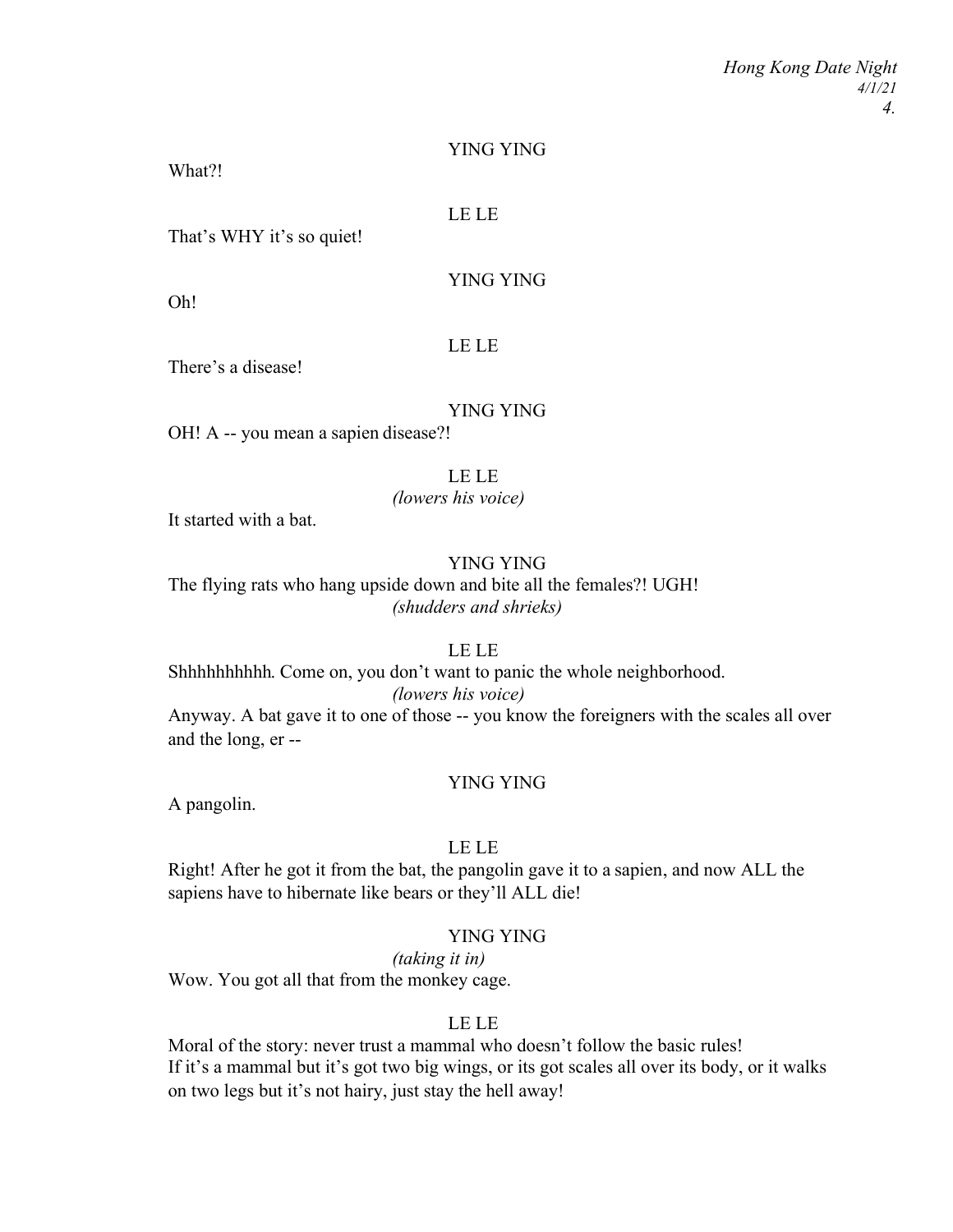# YING YING

My God -- you're right!

# LE LE

It's a jungle out there.

*(Pause. HE moves closer to her.)* You know, Ying Ying, the truth is, all of us here -- every single one of us -- was kidnapped.

#### YING YING

Um hm.

## LE LE

Or their parents were kidnapped.

# YING YING

Doesn't make it okay.

LE LE

No. But maybe -- especially now, at this moment -- it makes it even more important to be who we are -- and what we are. And, Ying Ying, I'll never do anything you don't want me to do but -- our species is vulnerable! And -- I just wanna say -- from the first time I laid eyes on you --

# YING YING

*Shhhhhhhhhh.* Me too.

*YING YING leans in to kiss LE LE. A wild shrieking and flapping stops them. It's GRISELDA, a very attractive, very fit female fruit bat.*

# GRISELDA

*(shrieking)*

. . . EEEEEeeeeek!

*(SHE stops, finds a place to hang, literally and figuratively.)*

# YING YING

What in the --

# GRISELDA

*(panting and hyperventilating)* Ohhhhhhh! PHEW! That's better. . . . Bring the heart rate down . . . BREATHE!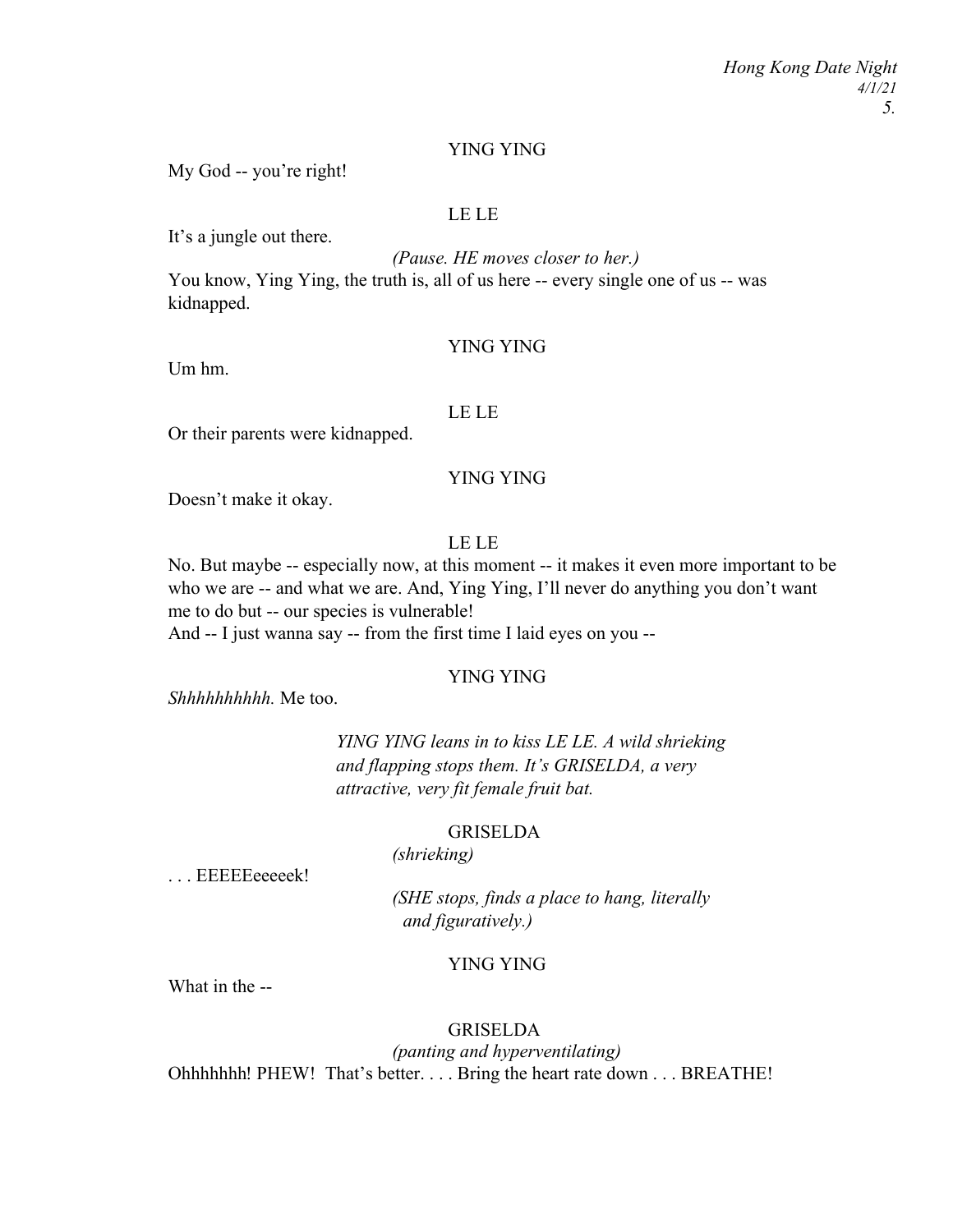#### YING YING

*(to LE LE)*

Oh no. Le Le, is that what I --

## LE LE

Yes. It is. A BAT! I'll handle it.

*(waves a stick of bamboo at GRISELDA)* HEY -- HEY YOU! -- OUTTA HERE! Back where you belong!

#### GRISELDA

NOOOOO! . . . PLEASE, PLEASE, PLEASE! . . . PLEASE DON'T HURT ME! . . .

# YING YING

Le Le, WAIT! It's a female! And she's scared!

# GRISELDA

Please . . . please . . . please! I promise! I'll leave you alone! But what . . . where am I --?

# LE LE

You're in the bear section. And as you can see --

# **GRISELDA**

Actually, no -- I can't -- I CAN'T SEE ANYTHING!

# LE LE

Yeah, right! We just saw you circling like a fiend! Like -- a bat outta . . . somewhere.

#### YING YING

Le Le! She's telling the truth!

#### LE LE

What?

#### YING YING

Echolocation!

# GRISELDA

Wow. Smarter than the average bear! You are also a bear, I take it?

# LE LE

Yes, she is, and our species is vulnerable, if you know what I mean. So if you don't wanna leave voluntarily --

*(brandishes the bamboo)*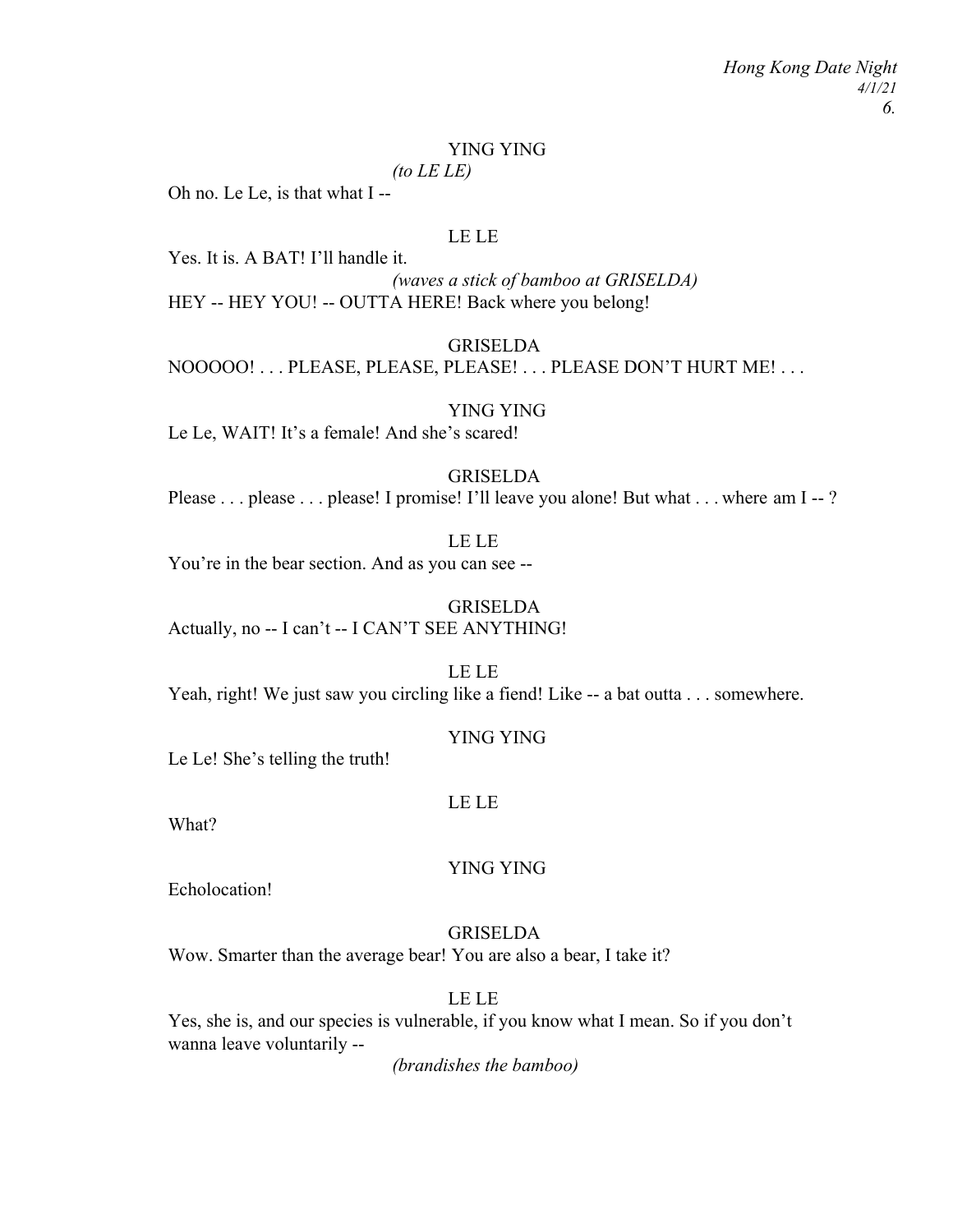# **GRISELDA**

*(still catching her breath)* I -- I -- I won't hurt you! I don't hurt anyone! Unless you're in tight with the mosquitos --

# YING YING

God, no! We can't stand those guys!

# GRISELDA

OH, good! I can easily eat twice my body weight in mosquitos --

# YING YING

Really? How do you stay so thin?

# GRISELDA

Flying! It's the best! Burns like eighteen thousand calories an hour!

# YING YING

Oh!

*(GRISELDA pants and sighs a little more, still worn out.)*

But . . . why are you so upset?

# **GRISELDA**

It's -- I can't even -- over there -- it's turned into this total meat market!

#### YING YING

What?!

#### **GRISELDA**

With the sapiens gone, all the guavas and mangoes and sugar palms are fermenting! EVERYONE in the bat cave is getting totally plastered! And -- bats -- on a normal day have ZERO inhibition -- they're polyamorous, polygynous, polyandrous, POLY-EVERYTHING! And *NOW?* With round-the-clock free drinks and no zookeepers?

#### LE LE

Can't you just do what all the other mammals do and say you have a headache?

# GRISELDA

NO!

# *(lowers her voice)*

Who knows when the sapiens are coming back?! And with, you know, that thing -- the disease? -- If you're a bat, and you act sick, they might take you off to a laboratory, where God only knows what happens next, and -- I, I, I just can't take that risk because (MORE)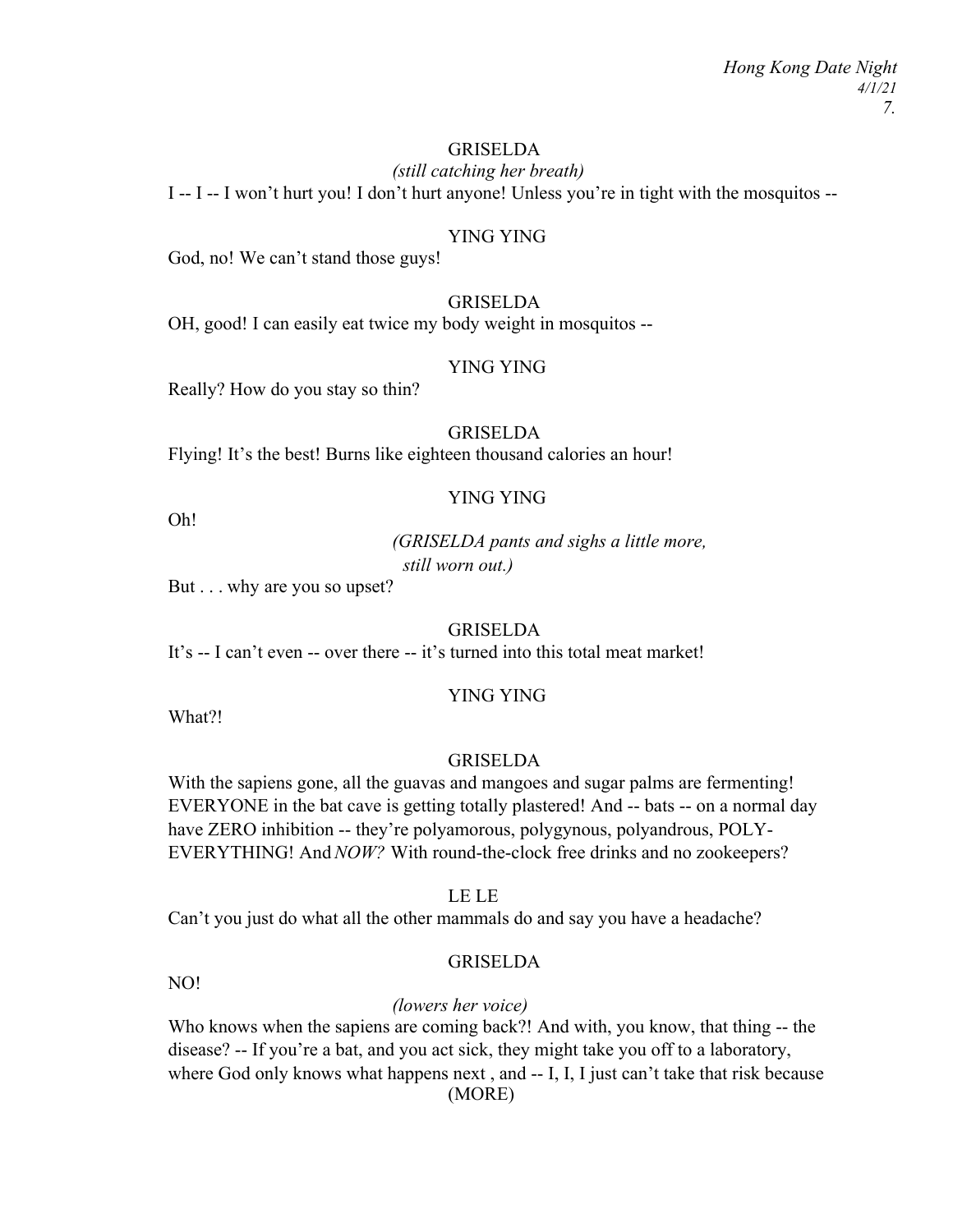# *(starts to weep, then blurts it out)* I'M THREE HOURS PREGNANT! GRISELDA (CONT'D)

# YING YING

OH!

#### GRISELDA

Please! You'll have your privacy because I can't see! And I'll keep your whole place mosquito free for as long as you want! But I - I - I'm going to be a mother next month! I'm getting emotional! And ALL I WANT -- is -- is just a quiet place to . . . you know --

#### YING YING

Hang.

**GRISELDA** 

Yes! Exactly!

LE LE

Look Miss --

#### **GRISELDA**

Griselda.

#### LE LE

Griselda. Nice to meet you.

Le Le and Ying Ying.

#### GRISELDA

*(introducing himself and Ying Ying)*

*(still emotional)*

Cute names. I always hated mine.

# LE LE

Griselda, I'm sorry. You seem like a very nice bat, and I'm sure you'll be an excellent mother, but we would really like you to --

#### GRISELDA

It's okay. I understand.

*(GRISELDA unfolds her wings, takes a deep breath, prepares to leave)*

#### YING YING

WAIT! I have an idea!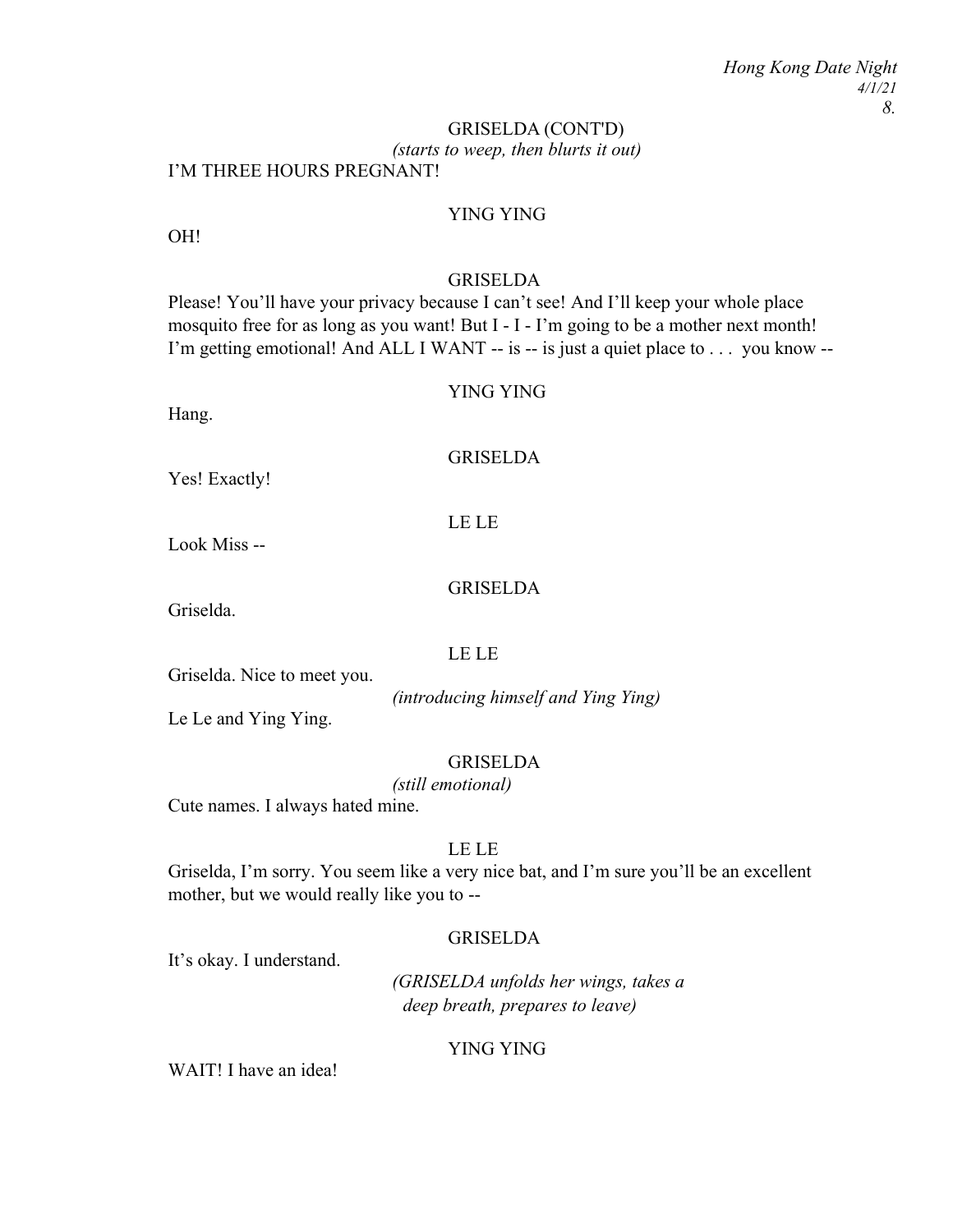#### LE LE

Ying Ying --

# YING YING

Griselda, do those pointy little ears of yours sense a buzzing -- like wire frequencies and radio signals?

# GRISELDA

YES! All the time!

## YING YING

No, I mean -- like -- like from something -- something without a heart! . . . But close, very close.

# GRISELDA

*(echolocating now; sensing it out)* There's -- there's one of those -- one of those big glass eyes! -- It's on a pole, I think? And it's -- YES! -- It's right in front of your house!

#### YING YING

WOW! You're GOOD! . . . Griselda, we were -- Le Le and I --

#### GRISELDA

You were on a date. Yeah, I sorta figured that --

#### LE LE

A date sixteen years in the making.

#### YING YING

But  $I - I - I$  never consented to be  $-$ 

## **GRISELDA**

The star of an X-rated movie for another species?

#### YING YING

Right! . . . So . . . maybe you could --

#### **GRISELDA**

Hang right in front of that big glass eye?

#### YING YING

Make yourself at home? Let down your wings?